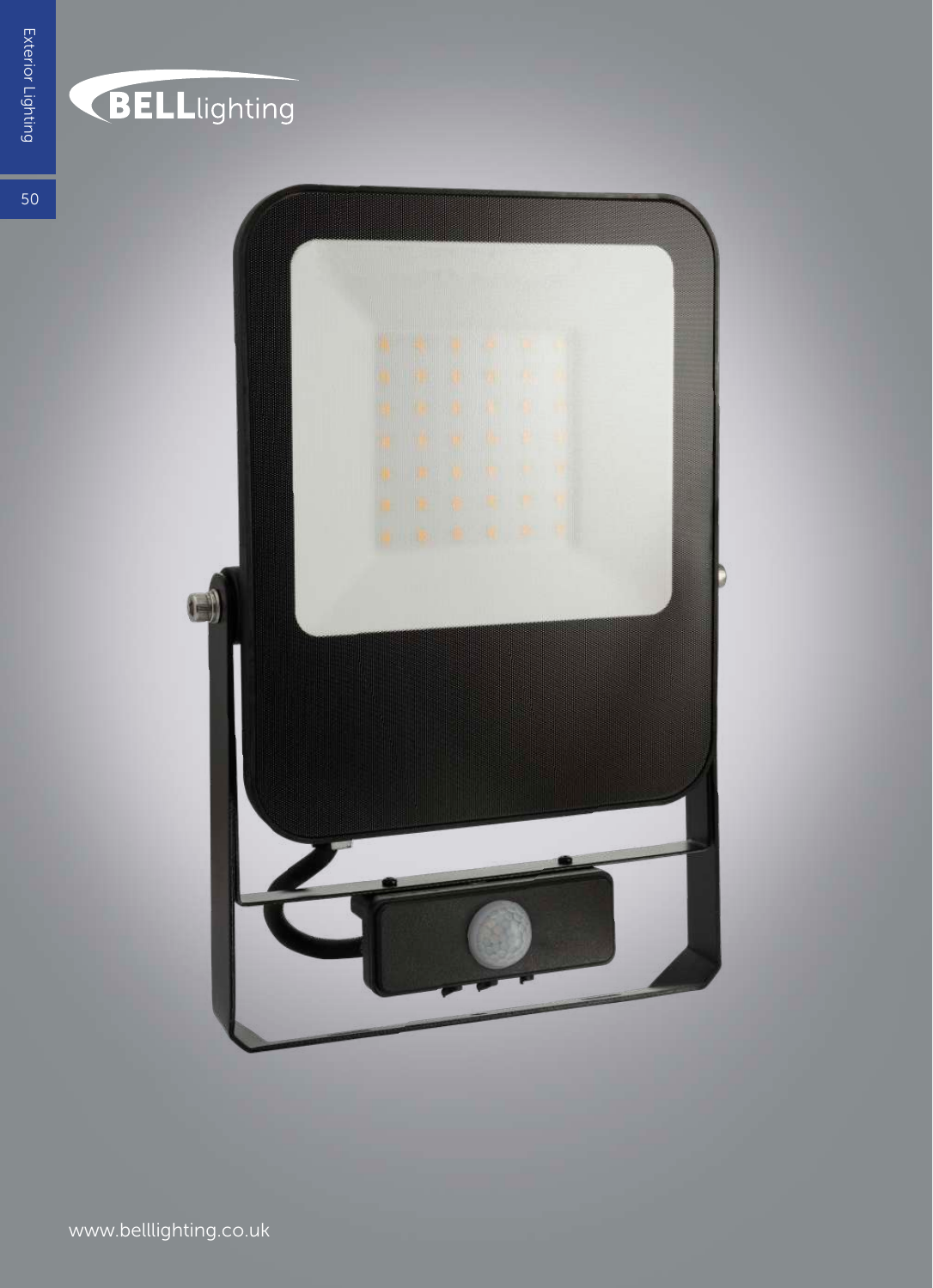$51$ 

## **Skylinevigor**

#### LED Polycarbonate Marine Grade Floodlight

The Skyline Vigor LED Floodlight is a genuine all-rounder. Its polycarbonate construction enables this floodlight to be used in the harshest environments. Ideal for coastal locations and available in both 20W & 30W, with and without PIR.

- Anti-Corrosive Polycarbonate construction with 316 Stainless Steel bracket, screws, fixings and toughened glass lens
- Genuine replacement for Halogen Floodlight
- Super slim compact design
- Suitable for coastal areas
- Separately tested IP65 PIR Sensor (PIR versions)
- PIR Over-ride function (PIR versions)
- Average 8M detection range for PIR Floods
- Available in 4000K Cool White
- Supplied with 1m cable



LMR80: Maximum 20% of lumen depreciation over rated hours. B10: Maximum 10% of fittings failure rate over rated hours



| 20 <sub>W</sub><br>30W               | <b>Without PIR</b> |  |  |  |  |
|--------------------------------------|--------------------|--|--|--|--|
|                                      |                    |  |  |  |  |
| 281mm<br>281mm                       |                    |  |  |  |  |
| 204mm<br>204mm                       |                    |  |  |  |  |
| 37 <sub>mm</sub><br>37 <sub>mm</sub> |                    |  |  |  |  |

|   | With PIR   |       |  |  |
|---|------------|-------|--|--|
|   | <b>20W</b> | 30W   |  |  |
|   | 305mm      | 305mm |  |  |
| B | 206mm      | 206mm |  |  |
|   | 40mm       | 40mm  |  |  |
|   |            |       |  |  |



technical@belllighting.co.uk sales@belllighting.co.uk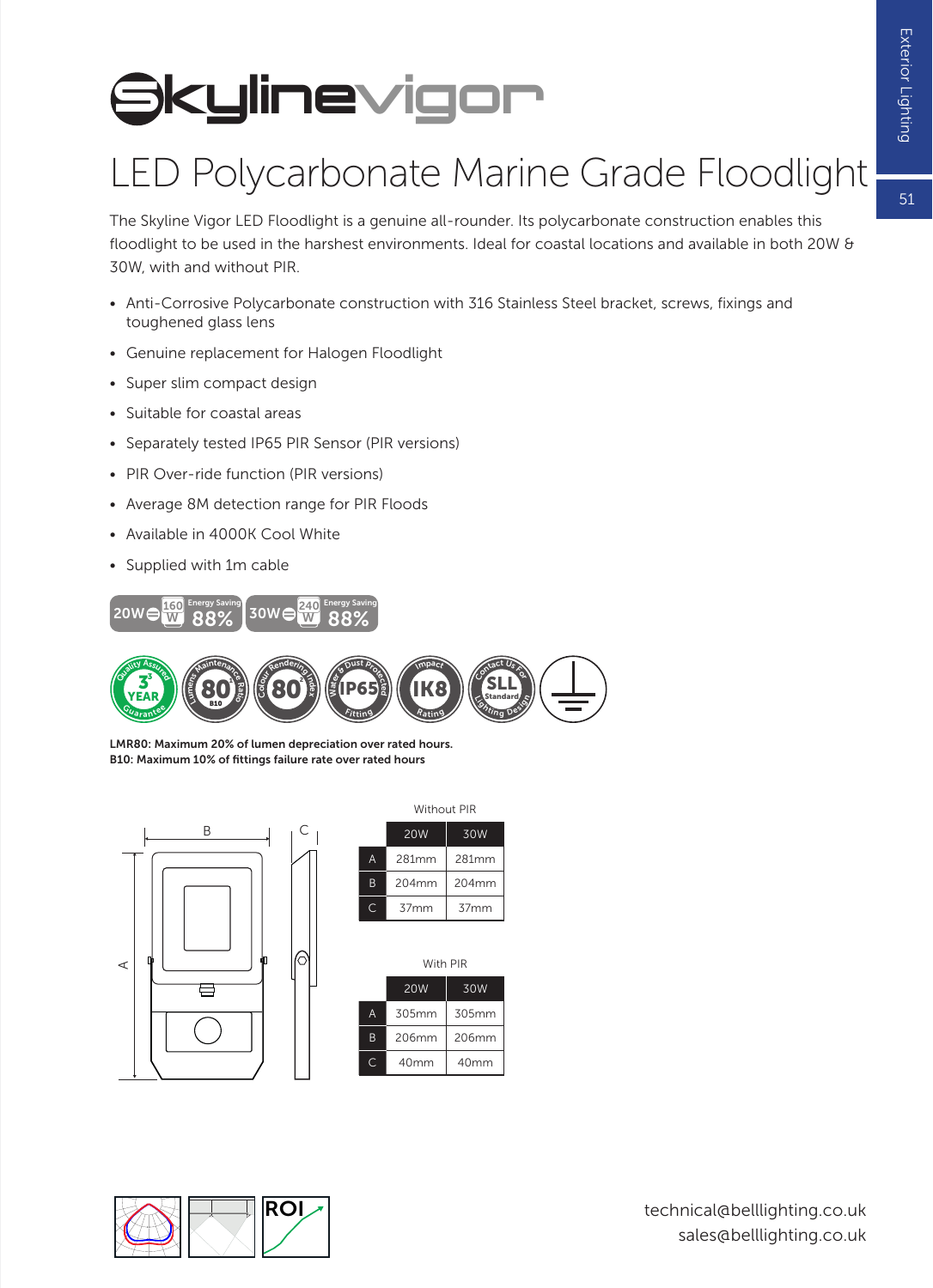# **Skylinevigor**

#### LED Polycarbonate Marine Grade Floodlight

| <b>Technical Specification</b> |                                                                                                                               |  |  |  |  |  |
|--------------------------------|-------------------------------------------------------------------------------------------------------------------------------|--|--|--|--|--|
| Construction                   | Anti-Corrosive Polycarbonate construction with 316 Stainless Steel bracket, screws, fixings<br>and toughened glass lens       |  |  |  |  |  |
| Driver                         | <b>BELL</b>                                                                                                                   |  |  |  |  |  |
| LED Chip                       | <b>SMD</b>                                                                                                                    |  |  |  |  |  |
| IP Rating                      | IP <sub>65</sub>                                                                                                              |  |  |  |  |  |
| Operating Temp                 | -20°C to +25°C Outdoor use only                                                                                               |  |  |  |  |  |
| Input Voltage                  | 240V                                                                                                                          |  |  |  |  |  |
| Power Factor                   | > 0.9                                                                                                                         |  |  |  |  |  |
| <b>CRI</b>                     | 80 - Exceeds EU standard of Ra 70 for Colour Rendering Index                                                                  |  |  |  |  |  |
| LMR.                           | 80 - Exceeds EU standard of 70 for Lumens Maintenance Ratio                                                                   |  |  |  |  |  |
| Windage                        | 20W Non PIR 0.057M <sup>2</sup> / 30W Non PIR 0.057M <sup>2</sup> / 20W PIR 0.057M <sup>2</sup> / 30W PIR 0.057M <sup>2</sup> |  |  |  |  |  |
| Weight                         | 20W Non PIR 0.9Kg / 30W Non PIR 0.9Kg / 20W PIR 1.1Kg / 30W PIR 1.1Kg                                                         |  |  |  |  |  |

| Code  |     | W  | Description                          | Lm   | Temp  | Lm/W | <b>Hours</b> |
|-------|-----|----|--------------------------------------|------|-------|------|--------------|
| 10720 | 240 | 20 | 20W Skyline Vigor LED Floodlight     | 1700 | 4000K | 85   | 25000        |
| 10721 | 240 | 30 | 30W Skyline Vigor LED Floodlight     | 2500 | 4000K | 83   | 25000        |
| 10722 | 240 | 20 | 20W Skyline Vigor LED PIR Floodlight | 1700 | 4000K | 85   | 25000        |
| 10723 | 240 | 30 | 30W Skyline Vigor LED PIR Floodlight | 2500 | 4000K | 83   | 25000        |

1 Exceeds EU standard of 70 for Lumens Maintenance Ratio

2 Exceeds EU standard of RA 70 for Colour Rendering Index

3 Subject to terms & conditions (Contact Customer Service)

52